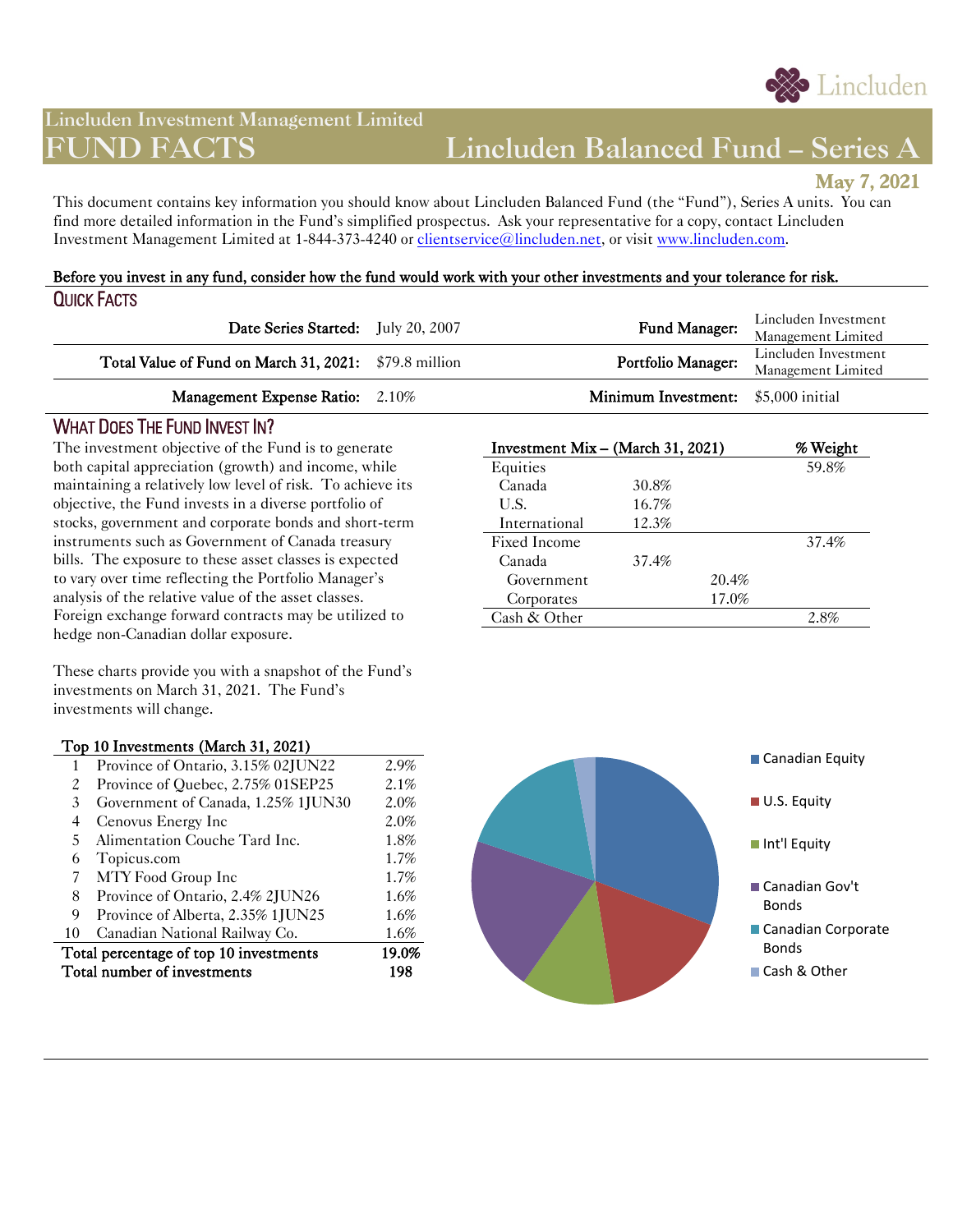# HOW RISKY IS IT?

The value of the Fund can go down as well as up. You could lose money.

One way to gauge risk is to look at how much a fund's returns change over time. This is called "volatility".

In general, funds with higher volatility will have returns that change more over time. They typically have a greater chance of losing money and may have a greater chance of higher returns. Funds with lower volatility tend to have returns that change less over time. They typically have lower returns and may have a lower chance of losing money.

# RISK RATING

Lincluden Investment Management Limited has rated this Fund's volatility as low-to-medium.

This rating is based on how much the Fund's returns have changed from year to year. It does not tell you how volatile the Fund will be in the future. The rating can change over time. A fund with a low risk rating can still lose money.



For more information about the risk rating and specific risks that can affect the Fund's returns, refer to the Risk section of the Fund's simplified prospectus.

# NO GUARANTEES

Like most mutual funds, this Fund doesn't have any guarantees. You may not get back the amount of money you invest.

## HOW HAS THE FUND PERFORMED?

This section tells you how the Series A units of the Fund have performed over the past 10 years. Returns are after expenses have been deducted. These expenses reduce the Fund's return.

#### *Year-By-Year-Returns*

This chart shows how Series A units of the Fund performed in each of the past 10 years. The Fund dropped in value in 2 of the past 10 years. The range of returns and change from year to year can help you assess how risky the Fund has been in the past. It does not tell you how the Fund will perform in the future.



#### *Best and Worst 3-Month Returns*

This table shows the best and worst return for Series A units of the Fund in a 3-month period over the past 10 years. The best and worst 3-month returns could be higher or lower in the future. Consider how much of a loss you could afford to take in a short period of time.

|                    | Return    | 3 Months Ending       | If you invested $$1,000$ at the beginning of the period |
|--------------------|-----------|-----------------------|---------------------------------------------------------|
| <b>Best Return</b> |           | 11.8%   June 30, 2020 | your investment would rise to \$1,118.                  |
| Worst Return       | $-14.8\%$ | March 31, 2020        | vour investment would drop to \$852.                    |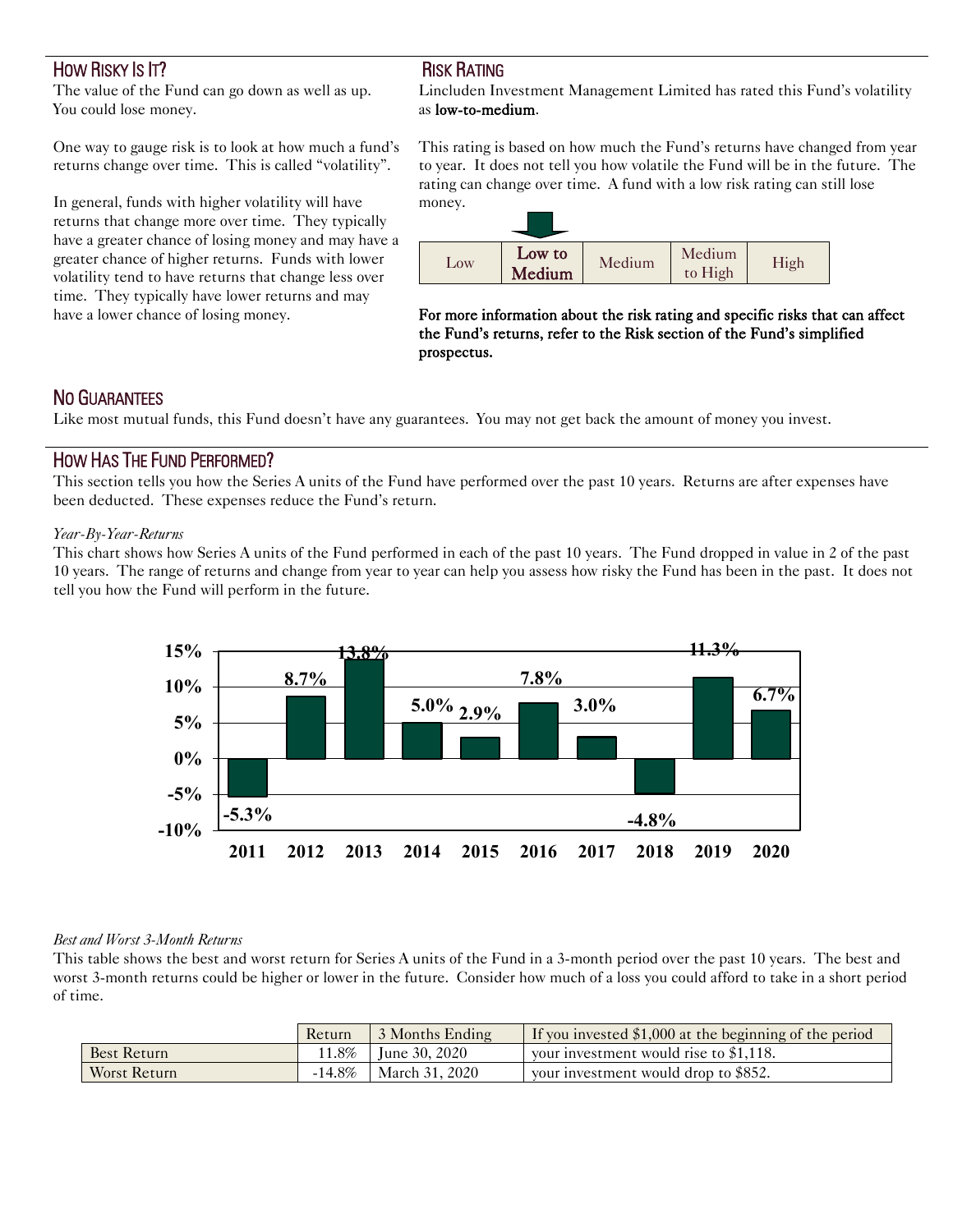#### *Average Return*

The annual compounded return of Series A units of the Fund was 5.1% over the past ten years. If you had invested \$1,000 in Series A units of the Fund over the past 10 years, your investment would be worth \$1,640 on March 31, 2021.

# WHO IS THE FUND FOR?

The Fund is suitable for those investors seeking a mix of equities and fixed income securities in a single fund. You are looking for a balance between capital appreciation potential and the generation of current income. You understand that you may experience a negative return over 12 month periods but your objective is to experience a return above the rate of inflation over five year periods.

# A WORD ABOUT TAX

Depending on the tax rules and tax rates that apply to you, you may have to pay tax on your portion of the Fund's earnings and gains, whether paid out to you in cash or reinvested in the Fund. Also, you may have to pay tax on any gain you realize when you redeem your investment in the Fund. However, if you hold your investment in a registered account such as a Registered Retirement Savings Plan or Registered Retirement Income Fund you will not have to pay tax on earnings or gains that are held in the registered account.

# HOW MUCH DOES IT COST?

The following tables show the fees and expenses you could pay to buy, own and sell Series A units of the Fund. The fees and expenses – including any commissions – can vary among series of a fund and among funds. Higher commissions can influence representatives to recommend one investment over another. Ask about other funds and investments that may be suitable for you at a lower cost.

#### 1. Sales Charges

|                      | What you pay   |                                       |                                                                                                                                                                                                                                                                                                                                                                                                                                         |
|----------------------|----------------|---------------------------------------|-----------------------------------------------------------------------------------------------------------------------------------------------------------------------------------------------------------------------------------------------------------------------------------------------------------------------------------------------------------------------------------------------------------------------------------------|
| Sales charge option  | in<br>percent  | in dollars per<br>$$1,000$ investment | How it works                                                                                                                                                                                                                                                                                                                                                                                                                            |
| Initial Sales Charge | $0\%$ to $5\%$ | $$0$ to $$50$                         | You pay no sales charges if you buy Series A units of the Fund<br>through Lincluden Mutual Fund Dealer Inc. If you purchase<br>Series A units of the Fund through another representative you<br>may pay a sales charge to that representative. You and your<br>representative decide on the rate. The agreed upon sales<br>charge is deducted from the purchase amount that is delivered<br>to Lincluden Investment Management Limited. |

#### 2. Fund Expenses

You do not pay these expenses directly. They affect you because they reduce the Fund's returns.

As at December 31, 2020, the Series A expenses of the Fund were 2.10% of its value. This equals \$21.00 for every \$1,000 invested.

|                                                                                                                           | Annual Rate<br>(as a % of the Fund's Value) |
|---------------------------------------------------------------------------------------------------------------------------|---------------------------------------------|
| Management Expense Ratio (MER)<br>This is the total of the Fund's management fee (which includes the trailing commission) |                                             |
| and operating expenses for Series A units of the Fund. Lincluden Investment                                               | 2.10%                                       |
| Management Limited waived some of the Fund's expenses. If it had not done so, the<br>MER would have been higher.          |                                             |
| Trading Expense Ratio (TER)                                                                                               | 0.05%                                       |
| These are the Fund's trading costs.                                                                                       |                                             |
| <b>Fund Expenses</b>                                                                                                      | 2.15%                                       |

#### 3. More About The Trailing Commission

The trailing commission is an ongoing commission. It is paid for as long as you own the Fund. It is for the services and advice that your representative and their firm provide to you.

Lincluden Investment Management Limited pays the trailing commission to your representative's firm. It is paid from the Fund's management fee and is based on the value of your investment. The trailing commission is up to 1.00% of the value of your investment each year. This equals \$10 each year for every \$1,000 invested.